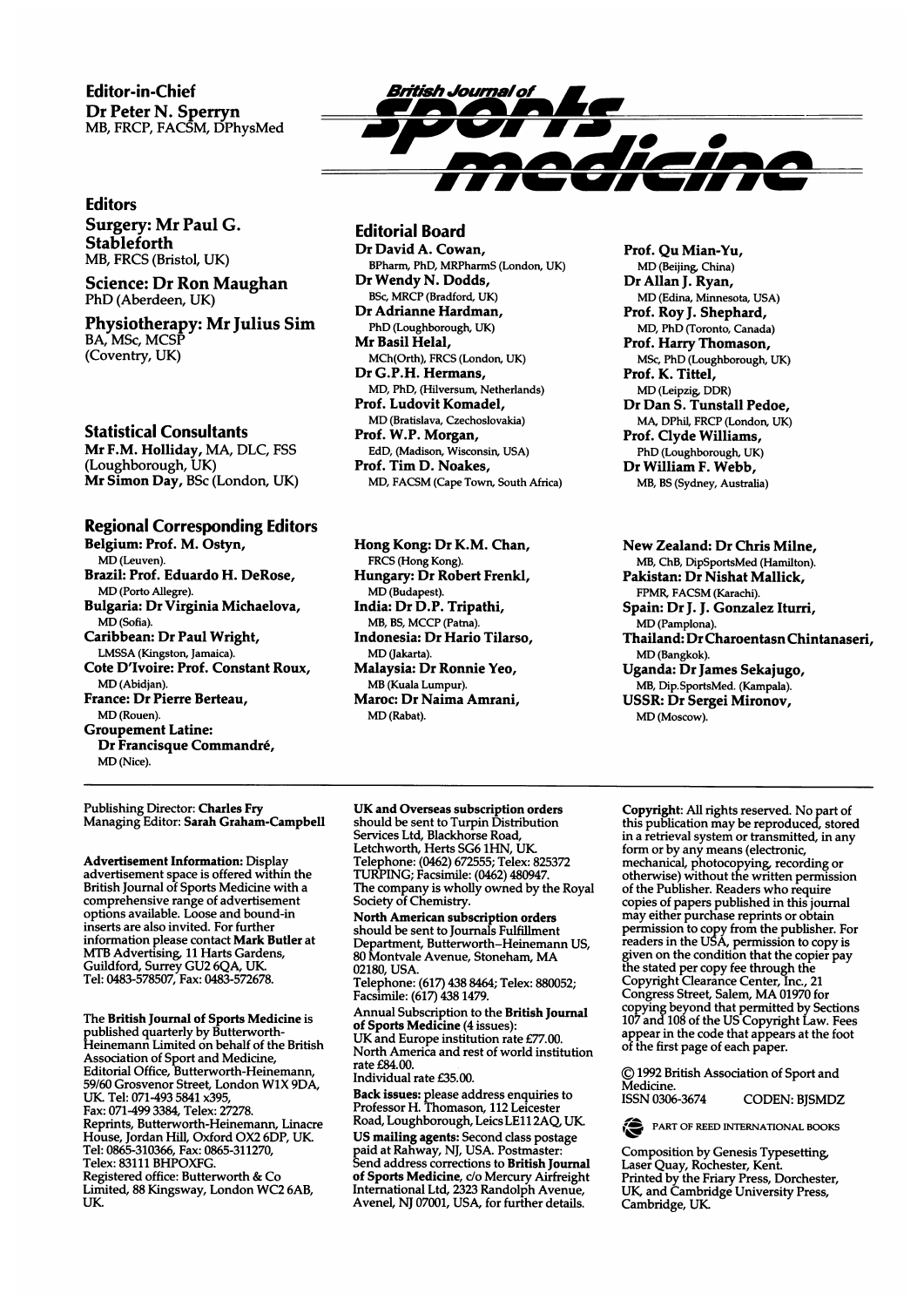# BASM news

# British Association of Sport and Medicine



# The following regional officers have been elected:

# BASM North West Region Committee

| Chairman:      | Dr P.J.M. Milroy<br>Brook House Farm, Mill Lane, Kingsley, Warrington, Cheshire WA6 8HH;<br>Tel: 0928 33249 |
|----------------|-------------------------------------------------------------------------------------------------------------|
| Vice Chairman: | Mr J. Clegg JP<br>67 Springfield Lane, Eccleston, St. Helens, Merseyside WA10 5HB;<br>Tel: 0744 28198       |
| Secretary:     | Dr M.A. Moore<br>104 Greenleach Lane, Worsley, Manchester M28 4TV; Tel: 061-794 1601                        |
| Treasurer:     | Miss A. Johnson<br>2 The Rake, Ramsbottom, Lancashire BL0 9HD; Tel: 061-764 4881                            |

# South West Region Committee

| Chairman and Postgraduate Tutor: | Dr R.D. Jaques<br>The Gloucester Clinic, Denmark Road; Gloucester GL1 3HZ;<br>Tel: 0452-423601 |
|----------------------------------|------------------------------------------------------------------------------------------------|
| Secretary:                       | Dr Suzy Brosh<br>3 Chapel Gardens, Westbury on Trym, Bristol BS107DF                           |

### Eastern Region Committee

| Chairman and Postgraduate Tutor: | Dr Colin Crosby<br>Highview, Hill and Coles Farm, Off London Road, Near Flamstead, Herts<br>AL3 8HA; Tel: 0582 768187 |
|----------------------------------|-----------------------------------------------------------------------------------------------------------------------|
| <b>Honorary Secretary:</b>       | Dr Tom Crisp<br>The Chestnuts, 242 Ongar Road, Writtle, Essex CM1 3NZ; Tel: 0245 421517                               |
| <b>Meetings Secretary:</b>       | Miss Merlyn Fuller, MCSP<br>The Cottage, Newbridge Hill, West Bergholt, Colchester, Essex;<br>Tel: 0206 241066        |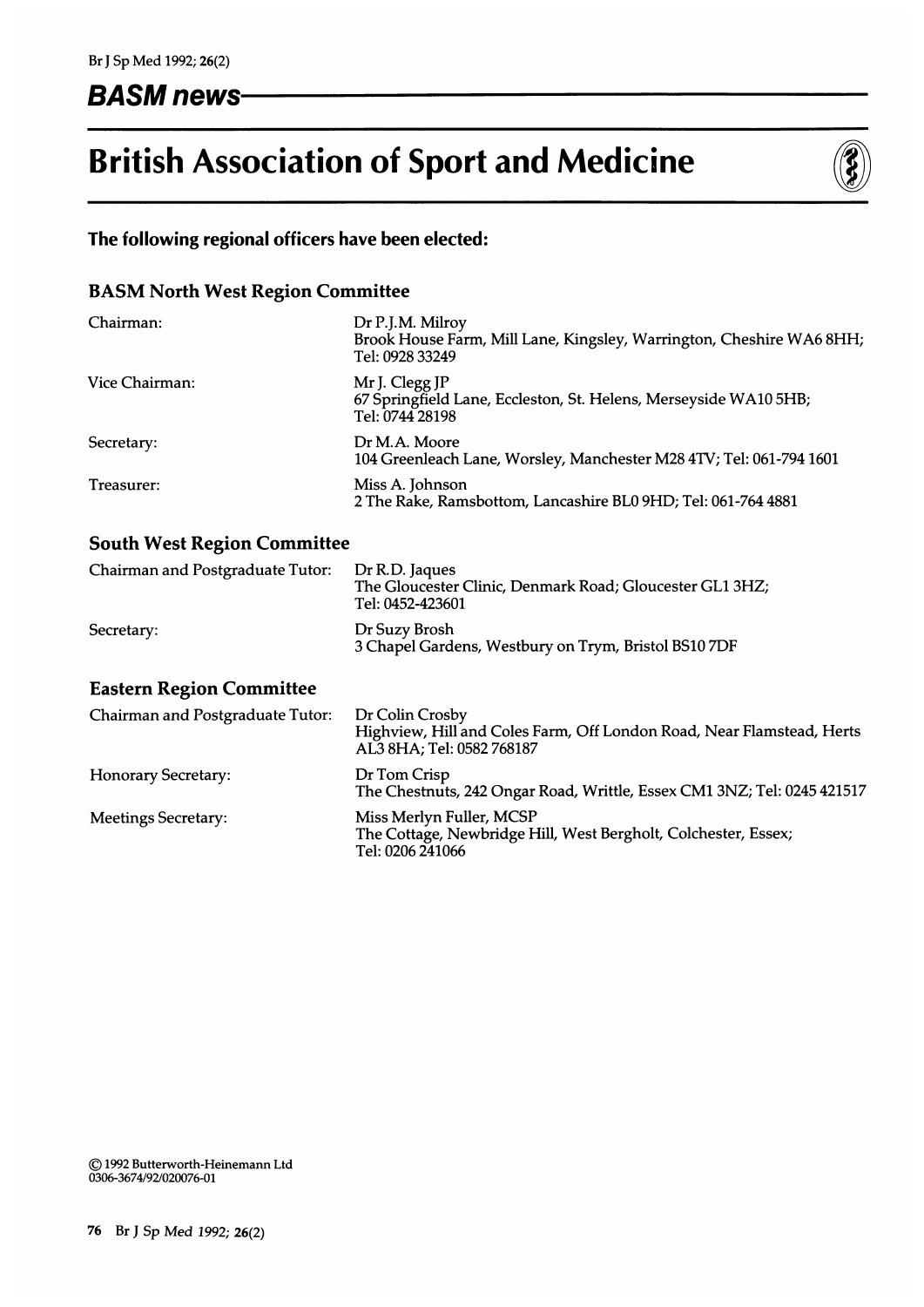# From the journals

# Sports medicine current awareness service



### Prepared by Kathryn Walter and Nancy Laurenson at the London Sports Medicine Institute (LSMI) Library

The following summaries are taken from a selection of recent journals indexed in the LSMI database. A full listing is published monthly in Sports Medicine Bulletin.

Copies of the complete articles are available (price 15 pence per sheet abject to Copyright Law) from the ibrary, LSMI, c/o Medical College of St. Bartholomew's Hospital, Charterhouse Square, London EC1M 6BQ, UK. (Tel: 071 251 0583).

There has been debate in the literature regarding the effect of endurance exercise training on maximal aerobic power ( $\dot{V}$ O<sub>2max</sub>) in the elderly. Wendy M. Kohrt and colleagues suggest that this is due to an insufficient training stimulus, rather than the age of the articipants. In the study **Effects of** ender, age and fitness level on esponse of  $Vo_{2\max}$  to training in 60-71 year olds (Journal of Applied Physiology 1991; 71(5): 2004-11) 53 men and 57 women aged 60-71 years took part in a 9-12 month supervised exercise programme, consisting primarily of walking (including uphill treadmill walking), running on an idoor track, or training on cycle or owing ergometers, for 3–5 sessions per week. Exercise intensity and time increased progressively so that after 6 months this involved up to ) min day $^{-1}$  at 80–90% of maximum 40 min day at ou-zo to be maximum.<br>heart rate. Average (s.d.) improvement in  $\dot{V}$ O<sub>2max</sub> was 24(12)%; there was no significant difference between men and women, nor were there any differences when the subjects were divided into three age groups within the larger group. The authors state at in healthy people aged 60–71 ears,  $V_{\rm O_{2\,max}}$  adapts to endurance exercise training to the same relative extent as in young people and that this adaptation is independent of gender, age and initial level of fitness.

Canoe and kayak slalom athletes tend to be extremely vulnerable to shoulder injuries, especially those caused by improper biomechanics or repeated overloading of the muscletendon unit. In Shoulder anatomy, biomechanics and rehabilitation considerations for the whitewater slalom athlete: Part 1 (National Strength and Conditioning Association Journal 1991; 13(5): 26-35), Kristinn Heinrichs gives a thorough examination of the training and conditioning programme, stroke technique and demands placed upon the shoulder joint. In a further review, Controversy in anterior shoulder instability (Clinical Orthopaedics and Related Research 1991, 272: 152-61), R.J. Hawkins and N.G. Mohtadi discuss current thinking centring around issues such as acute dislocation, recurrent instability, pain and instability in the 'throwing athlete' and the role of arthroscopy.

Syncope is <sup>a</sup> fairly common but often frightening symptom, and in the physically active person may present an interesting challenge to the physician. John D. Cantwell and colleagues outline management and treatment guidelines for syncope, including three case histories, in Cardiovascular ncope, which patients can resume/ **kercise?** (Physician and Sportsmedicine 1992; 20(1): 81-92). Cardiovascular syncope may be divided into two broad categories: reflex (vasovagal, vagovagal, orthostatic, carotid sinus); and cardiac (mechanical, that is, hypertrophic cardiomyopathy; and electrical, that is, ventricular tachyarrhythmias). Non-cardiovascular causes include neurological, metabolic and psychological factors. Treatment varies greatly depending on the cause and underlying aetiology. Usually an athlete can resume exercise after a syncopal episode, but sometimes modifications of activities are necessary.

ardiopulmonary rehabilitation programmes have become well developed in recent years and resistive exercises designed to improve muscular strength and endurance have proved popular. However, there has been little research directed towards resistive training in cardiac populations. This begs several questions: How much weight can be lifted safely? Which patients should be allowed to participate in resistive training? How soon after a cardiac event can training be initiated? What are the safety protocols for type and progression of

training? These and further questions are discussed in Resistive exercise training in cardiac patients (D. Verrill, E. Sharp, G. McElveen, K. Witt and D. Bergey, Sports Medicine 1992; 13(3), 171-93). Following a detailed review of the literature pertaining to physiological responses and adaptations, exercise screening and contradictions, and exercise prescription, the authors conclude that appropriately prescribed esistive exercise, even at relatively igh workloads, is safe for selected patients. They further state that circuit weight-training does not exacerbate eart rate and blood pressure reponses beyond clinically acceptable levels; this mode of exercise improves strength, lean body mass, self efficacy, nd may decrease risk factors for oronary artery disease. Important issues which should be examined further include acute effects of resistive training on patients with severely impaired left ventricular function or on those with obstructive lung diseases.

Ankle taping is widely used for the prevention of ankle sprains and protection of previous injuries, but its effectiveness has not been clearly established. The most probable explanation for the inconsistent findings is a ariation in tape application proce-<br>ures. An investigation by Gary Wilkerson (Comparative biomechanical effects of the standard method of taping and a taping method designed to enhance subtalar stability merican Journal of Sports Medicine 1991; 19(6): 588-95) compared the restrictive effects of a standard taping method with a method incorporating the additional component of a subtalar sling. Both ankles of 30 college football players were measured for maximal passive motion before and immediately after taping, and after a 2-3-h  $\frac{1}{2}$  ractice session. Downward and inward motions of the foot in the sagittal and frontal planes were induced separately and in combination to allow quantification of four ankle motions. Statistical analysis of data suggested that the incorporation of the subtalar  $\frac{1}{2}$  ing greatly enhances the protective ing greatly emittices the protective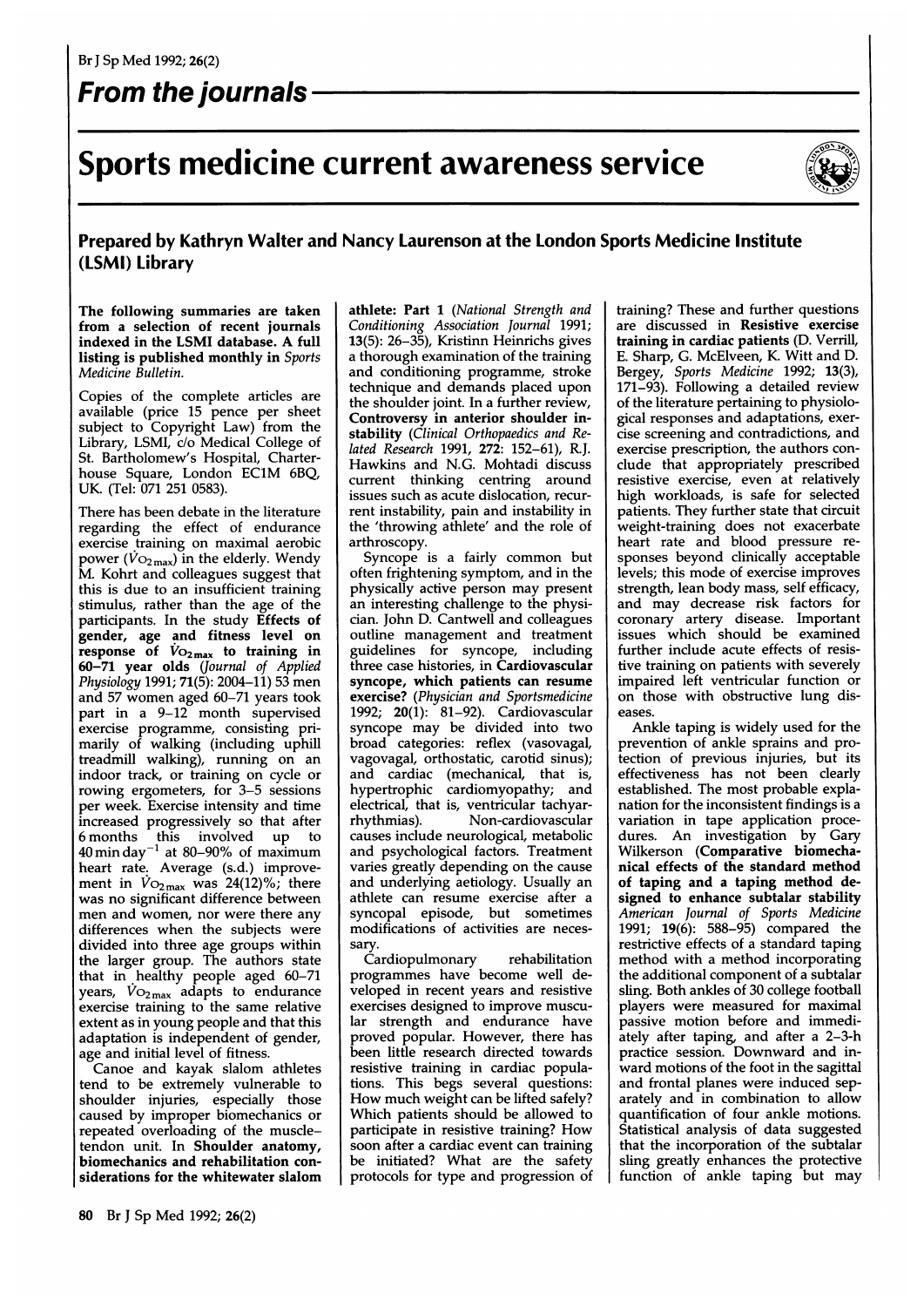impede performance of certain athletic skills.

A group of Swedish scientists investigated the effects of a training sojourn in Kenya at <sup>2000</sup> m above sea level on the sea-level exercise capacities of members of their National Team. Aerobic and anaerobic exercise capacities of elite middle-distance runners after two weeks of training at moderate altitude (J. Svedenhag et al. Scandinavian Journal of Medicine and Science in Sports 1991; 1(4): 205-14). A control group underwent a corresponding training sojourn at sea level in Portugal. The results suggest an unchanged aerobic capacity after short-term training at moderate altitude. However, a change in the circulatory regulation during submaximal exercise was observed; furthermore, anaerobic capacity improved but bore no clear relation to lactate or ammonia metabolism.

A case study involving Reduction of chronic post-traumatic knee oedema using interferential stimulation after traditional methods had failed is reported by C.K. Hobler (Athletic Training 1991; 26(4): 364-7). A 21-year-old male with chronic knee synovitis (duration, 33 months) was treated for  $2\frac{1}{2}$  weeks with biphasic interferential stimulation lasting <sup>15</sup> min. A sweep frequency of 2–10 beats  $s^{-1}$  was utilized, with quadripolar electrodes placed over the affected joint. Clinically significant reduction of the patient's chronic knee oedema occurred after seven treatments. Treatments to reduce oedema must be aimed at reducing the inflammatory response and increasing fluid reabsorption and venous return. A possible explanation for the efficacy of interferential stimulation in oedema reduction is that the evoked rhythmic muscle contractions may help the muscle pump mechanism to promote venous return.

Lateral knee pain is <sup>a</sup> common complaint among runners, and is often associated with an inflammation of the iliotibial band resulting from friction between the band and the underlying lateral femoral epicondyle. This overuse condition is referred to as Iliotibial Band Friction Syndrome (ITBFS) and is described in a recent paper by Gregory Anderson (Australian Journal of Science and Medicine in Sport 1991; 23(3): 81–3). A complete history and lower leg examination are essential for diagnosis. Training errors and mechanical or anatomical malalignment problems which create a varus malalignment at the knee are the common denominators underlying ITBFS. These factors, however, cannot account for the sudden onset of lateral knee pain reported by ITBFS patients. It is hypothesized that muscle fatigue allows the pelvis to drop toward the non-supporting leg, increasing the length and tension of the iliotibial band, in turn creating greater friction with the lateral femoral epicondyle and causing inflammation and pain. Most people respond rapidly to conservative treatment, which typically involves ice, stretching and strengthening exercises and oral anti-inflammatory drugs.

The well documented hypervolaemia that occurs with endurance exercise training is reviewed by Victor A. Convertino in Blood volume: its adaptation to endurance training (Medicine and Science in Sports and Exercise 1991; 23(12): 1338-48). Research demonstrates that the exercise

stimulus for hypervolaemia has both thermal and non-thermal components that increase total circulating plasma levels of electrolytes and proteins. The full expansion appears to be distributed equally between plasma and red cell volumes. Evidence supports the notion that chronic hypervolaemia associated with exercise represents <sup>a</sup> net expansion of total body water and solutes; this is further associated with increased water intake (influenced by<br>thirst) and decreased urine output. The increased total blood volume thus created may provide advantages of<br>greater body fluid for heat dissipation and thermoregulatory stability as well as larger vascular volume and filling pressure for increased stroke volume and lowered heart rates during exercise.

Blood parameters used to monitor training are discussed by Axel Urhausen and Wilfried Kindermann in Biochemical monitoring of training (Clinical Journal of Sport Medicine 1992; 2(1): 52-61). Measurements of blood lactate and, more recently, blood ammonia levels are used for performance diagnosis as well as training control. Levels of creatine kinase are used to monitor muscle damage, and increased levels of its tissue-specific isoenzymes can be indicative of myocardial damage or liver disease. Exercise-induced increases in urea are attributed to enhanced muscle protein catabolism or reduced protein synthesis with subsequent stimulation of gluconeogenesis. Changes in the levels of hormones such as testosterone and cortisol, and, potentially, adrenaline and noradrenaline are also useful markers for monitoring training and may signal overstrain.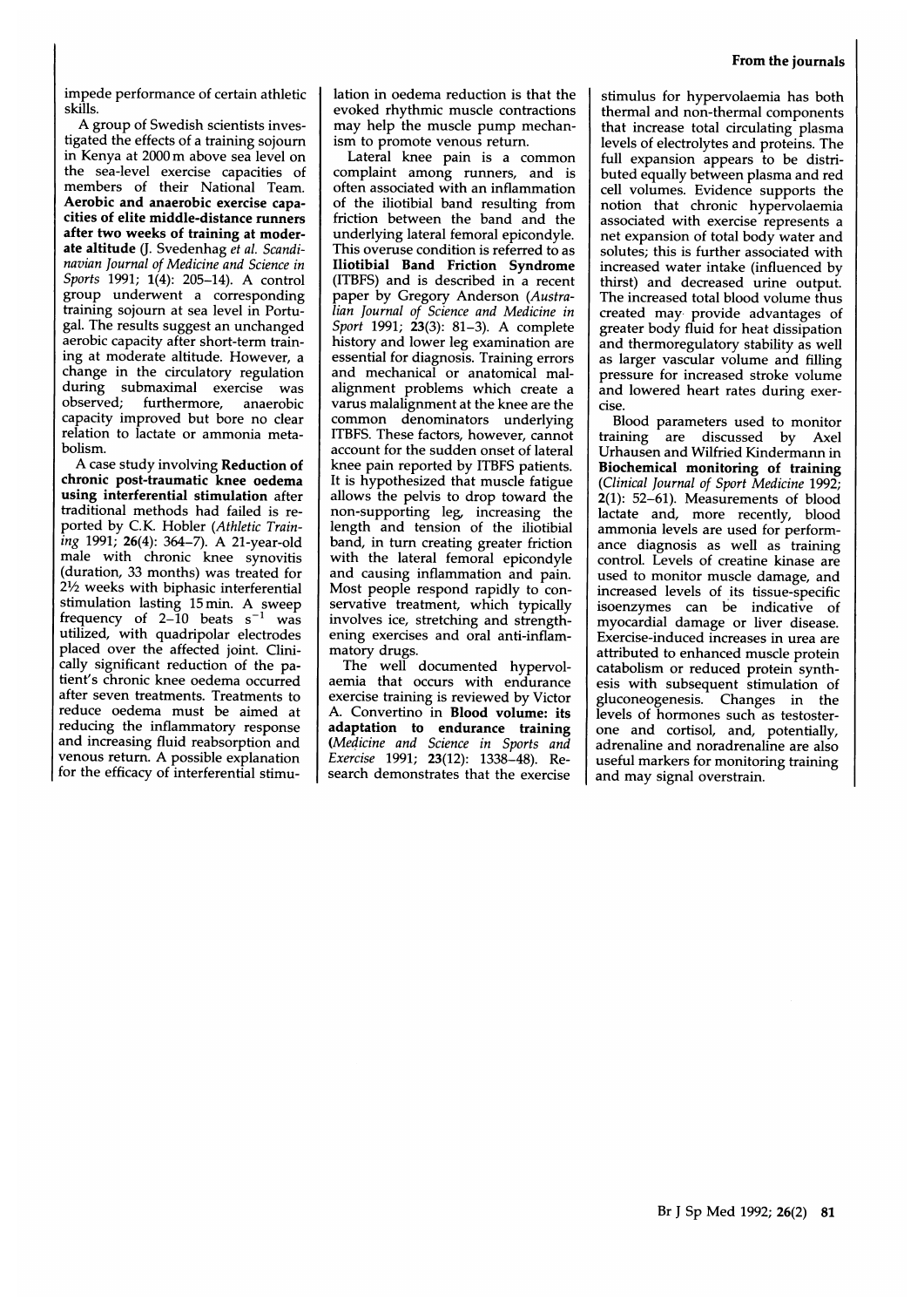#### Diver angiograms: R. Holden et al.

- 5 Cogan DG. Development and senescence of the human retinal vasculature. Trans Ophthalmol Soc UK 1963; 83: 465-89.
- 6 Schwartz B, Kern J. Age, increased ocular and blood pressures and retinal and disc fluorescein angiograms. Arch Ophthalmol 1980; 98: 1980-6.
- 7 Ward CA, Koheil A, McCulloch D et al. Activation of complement at the plasma-air or serum-air interface of rabbits. J Appl Physiol 1986; 60: 1651-8.
- 8 Ogston D, Bennett B. Surface mediated reactions in the formation of thrombin, plasmin and kallikrein. Br Med Bull 1978; 34: 107-12.
- 9 Philp RB, Schacham P. Gowdey CW. Involvement of platelets and microthrombi in experimental decompression sickness: similarities with disseminated intravascular coagulation. Aerospace Med 1971; 42: 494-502.
- 10 Bayne CG, Hunt WS, Johanson DC et al. Doppler bubble detection and decompression sickness: a prospective clinical

trial. Undersea Biomed Res 1985; 12: 327-32.

- 11 Gardette B. Correlation between decompression sickness and circulating bubbles in 232 divers. Undersea Biomed Res 1979; 6: 99-107.
- 12 Anderson JC, Bennett PC. Haematologic change caused by deep trimix diving. The Atlantis II experience. Undersea Biomed Res (Suppl) 1981; 8: 43.
- 13 Polkinghorne PJ, Bird AC, Cross MR. Retinal vessel constriction under hyperbaric conditions. Lancet 1989; i: 1099 (Letter).
- 14 Pooley J, Walder DN. Changes in cell volume following hyperbaric exposure: a manifestation of oxygen toxicity. In: Bachrach AJ, Matzen MM, eds. Underwater Physiology, Vol. VII. Bethesda, Maryland: Undersea Medical Society, 1980, 45-53.
- 15 Parish T. Training: a new look for the <sup>90</sup>'s. Diver 1991; August: 27-8.

## Announcement

We learn with deep regret of the death of our most distinguished Editor Emeritus, Dr Henry Evans Robson. Tributes will appear in the next Journal.